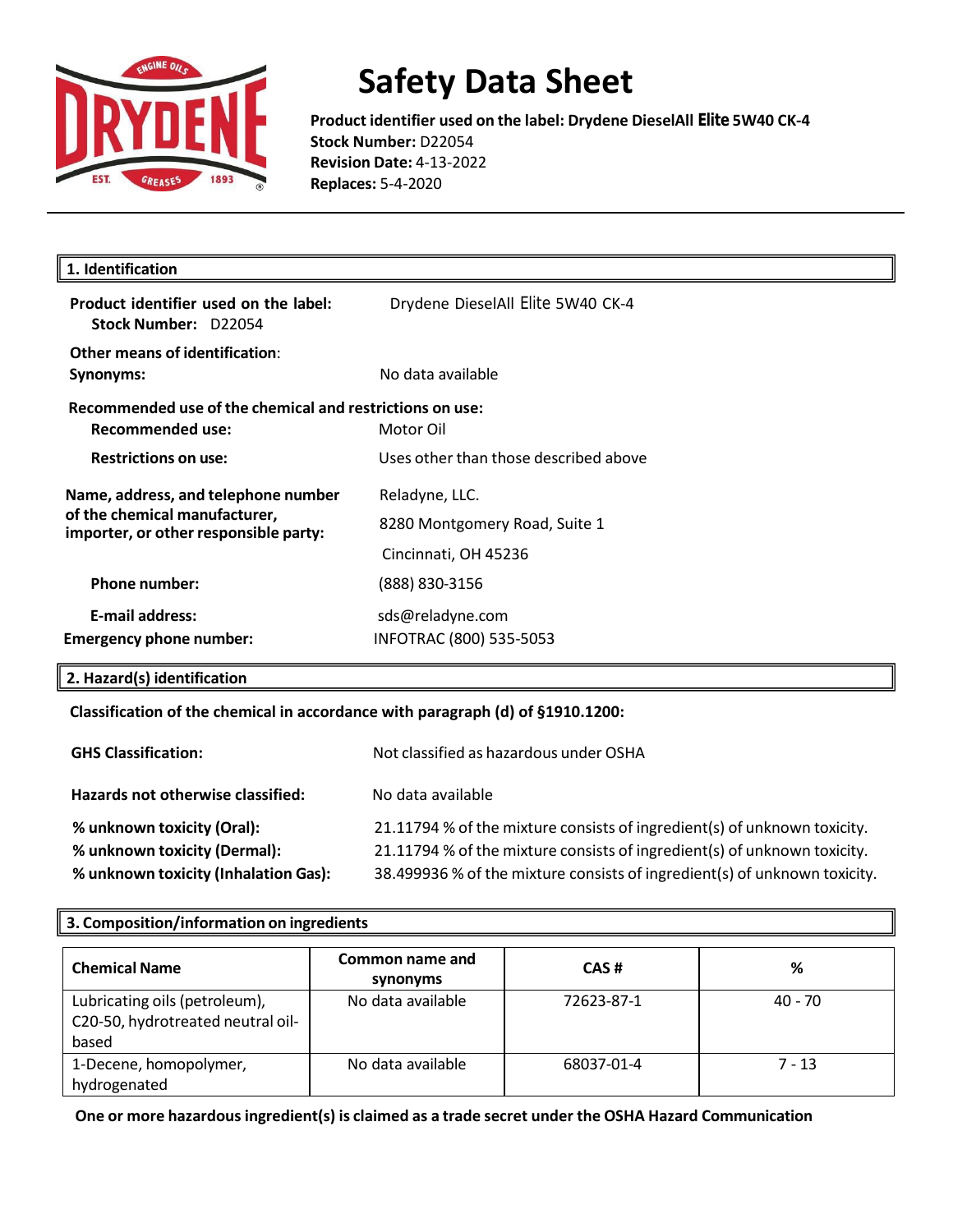**Product identifier used on the label: Drydene DieselAll Syn 5W40 CK-4 Stock Number:** D22054 **Revision Date:** 4-13-2022 **Replaces:** 5-4-2020

**Standard. The hazards of this(these) ingredient(s) are given on this SDS.**

| $- \cdot$<br>$\mathbf{A}$<br>First-aid measures<br>. |  |  |
|------------------------------------------------------|--|--|
|                                                      |  |  |

**Description of necessary measures,subdivided according to the different routes of exposure, i.e., inhalation, skin and eye contact, and ingestion:**

| Inhalation:                                                                                 | Remove to fresh air. If breathing is difficult, have a trained individual<br>administer oxygen. If not breathing, give artificial respiration and have a<br>trained individual administer oxygen and get medical attention<br>immediately.  |
|---------------------------------------------------------------------------------------------|---------------------------------------------------------------------------------------------------------------------------------------------------------------------------------------------------------------------------------------------|
| <b>Eye Contact:</b>                                                                         | Use eye wash to remove a chemical from the eye. Flush the affected eye<br>for at least fifteen minutes. Tilt the head to prevent chemical from<br>transferring to the uncontaminated eye. Seek medical attention if<br>irritation persists. |
| <b>Skin Contact:</b>                                                                        | Wash with soap and water. Get medical attention if irritation develops or<br>persists.                                                                                                                                                      |
| Ingestion:                                                                                  | No hazard in normal industrial use. Do not induce vomiting. Seek medical<br>attention if symptoms develop. Provide medical care provider with this<br>SDS.                                                                                  |
| Most important symptoms/effects,<br>acute and delayed:                                      | None Known                                                                                                                                                                                                                                  |
| Indication of immediate medical<br>attention and special treatment<br>needed, if necessary: | No additional first aid information available.                                                                                                                                                                                              |

**5. Fire-fighting measures**

**Suitable (and unsuitable) extinguishing media:**

| Suitable extinguishing media:                  | Use alcohol resistant foam, carbon dioxide, or dry chemical when fighting<br>fires. Water or foam may cause frothing if liquid is burning but it still may<br>be a useful extinguishing agent if carefully applied to the surface of the<br>fire. Do not direct a stream of water into the hot burning liquid. |  |
|------------------------------------------------|----------------------------------------------------------------------------------------------------------------------------------------------------------------------------------------------------------------------------------------------------------------------------------------------------------------|--|
| Unsuitable extinguishing media:                | No data available                                                                                                                                                                                                                                                                                              |  |
| Specific hazards arising from the<br>chemical: | No data available                                                                                                                                                                                                                                                                                              |  |
| Hazardous combustion products:                 | Carbon dioxide, Carbon monoxide                                                                                                                                                                                                                                                                                |  |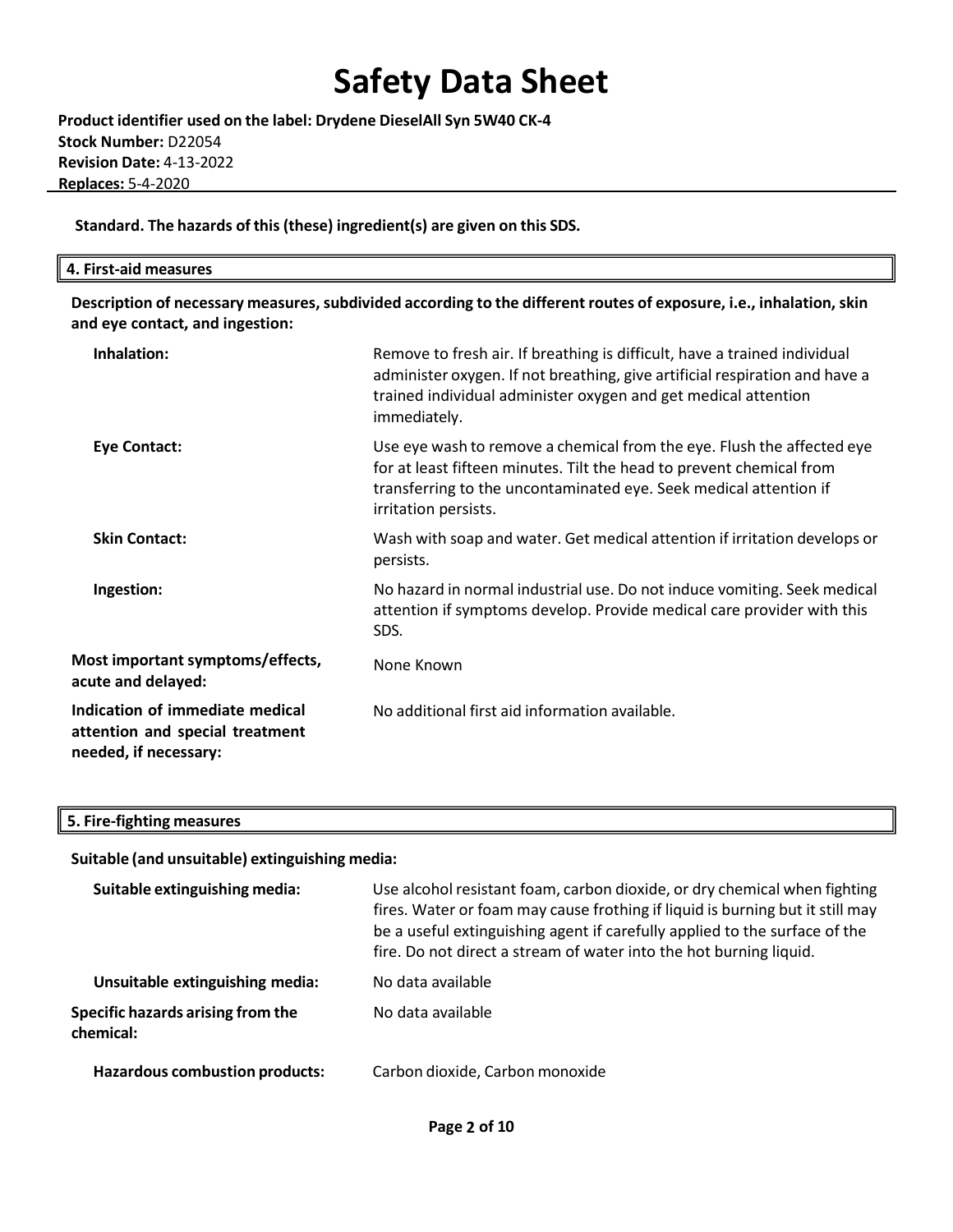**Product identifier used on the label: Drydene DieselAll Syn 5W40 CK-4 Stock Number:** D22054 **Revision Date:** 4-13-2022 **Replaces:** 5-4-2020

**Special protective equipment and precautions for fire-fighters:** No data available

#### **6. Accidental release measures**

| Personal precautions, protective<br>equipment and emergency procedures: | No health affects expected from the clean up of this material if contact<br>can be avoided. Follow personal protective equipment recommendations<br>found in Section 8 of this SDS.                                                                                                                                                                                                                                                |
|-------------------------------------------------------------------------|------------------------------------------------------------------------------------------------------------------------------------------------------------------------------------------------------------------------------------------------------------------------------------------------------------------------------------------------------------------------------------------------------------------------------------|
| <b>Methods and materials for containment</b><br>and cleaning up:        | Prevent the spread of any spill to minimize harm to human health and<br>the environment if safe to do so. Wear complete and proper personal<br>protective equipment following the recommendation of Section 8 at a<br>minimum. Dike with suitable absorbent material like granulated clay.<br>Dispose of according to Federal, State, Local, or Provincial regulations.<br>Used fluid should be disposed of at a recycling center. |

| 7. Handling and storage                                                                      |                                                                           |
|----------------------------------------------------------------------------------------------|---------------------------------------------------------------------------|
| <b>Precautions for safe handling:</b>                                                        | Mildly irritating material. Avoid unnecessary exposure. No data available |
| Conditions for safe storage, including<br>any incompatibilities:<br>Safe storage conditions: | Store in a cool dry place. Isolate from incompatible materials.           |
| <b>Materials to Avoid/Chemical</b><br>Incompatibility:                                       | Strong oxidizing agents                                                   |

#### **8. Exposure controls/personal protection**

**OSHA permissible exposure limit (PEL), American Conference of Governmental Industrial Hygienists (ACGIH) Threshold Limit Value (TLV), and any other exposure limit used or recommended by the chemical manufacturer, importer, or employer preparing the safety data sheet, where available:**

| <b>Chemical component</b> | <b>OSHA PEL</b> | <b>ACGIH TLV</b> | <b>ACGIH STEL</b> | <b>IDLH</b>       |
|---------------------------|-----------------|------------------|-------------------|-------------------|
| Lubricating oils          | 5 mg/m $3$      | 5 mg/m $3$       | $10 \text{ mg/m}$ | No data available |
| (petroleum), C20-50,      |                 |                  |                   |                   |
| hydrotreated neutral oil- |                 |                  |                   |                   |
| based                     |                 |                  |                   |                   |

**Appropriate engineering controls:** Local exhaust ventilation or other engineering controls are normally required when handling or using this product to avoid overexposure.

**Individual protection measures,such as personal protective equipment:**

**Respiratory Protection:** Respiratory protection will be required when handling this product. Use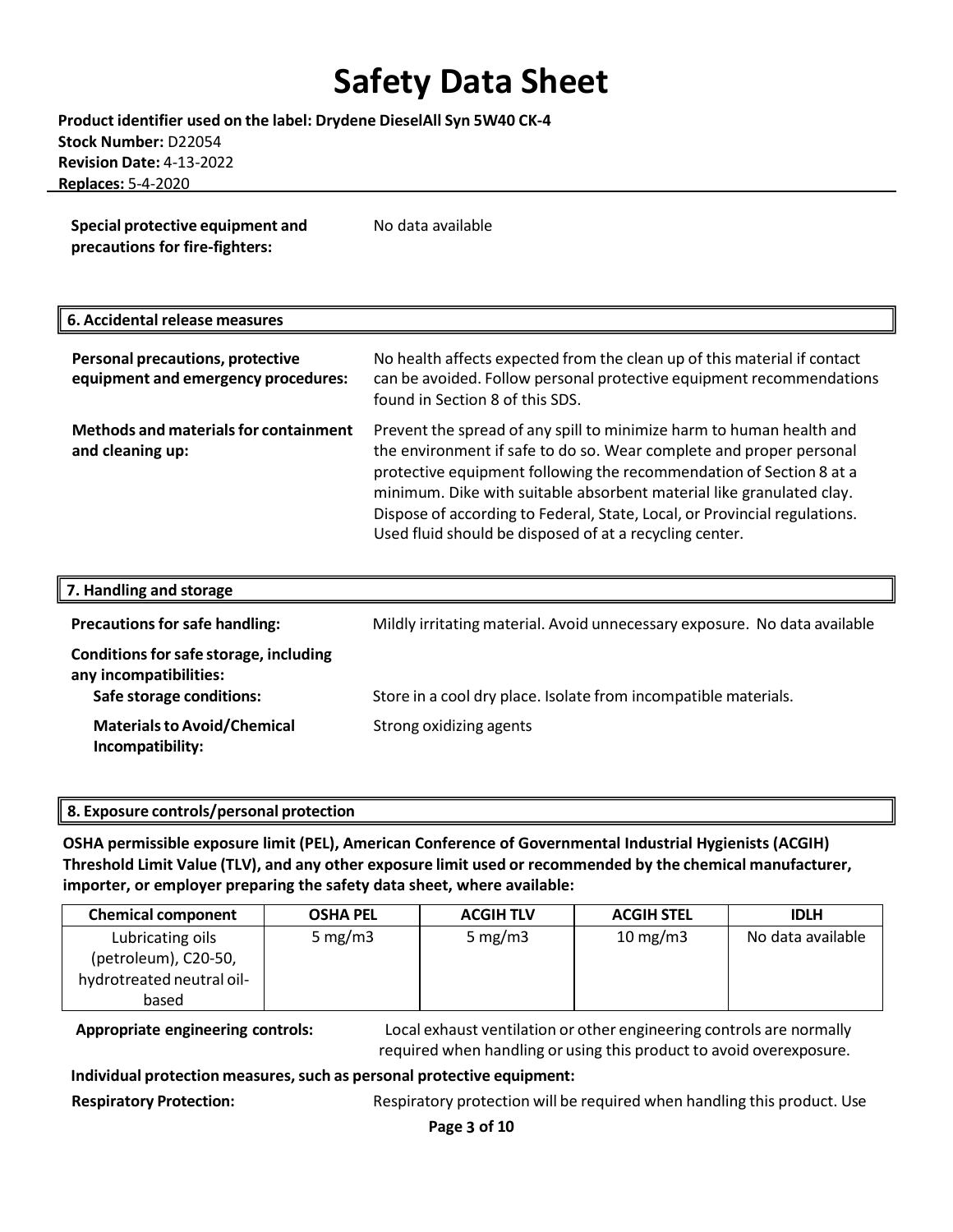**Product identifier used on the label: Drydene DieselAll Syn 5W40 CK-4 Stock Number:** D22054 **Revision Date:** 4-13-2022 **Replaces:** 5-4-2020

|                                    | respirators only if ventilation cannot be used to eliminate symptoms or<br>reduce the exposure to below acceptable levels. None required where<br>adequate ventilation is provided. If airborne concentrations are above<br>the applicable exposure limits, use NIOSH/MSHA approved respiratory<br>protection. |
|------------------------------------|----------------------------------------------------------------------------------------------------------------------------------------------------------------------------------------------------------------------------------------------------------------------------------------------------------------|
| <b>Respirator Type(s):</b>         | None required where adequate ventilation is provided. If airborne<br>concentrations are above the applicable exposure limits, use<br>NIOSH/MSHA approved respiratory protection.                                                                                                                               |
| Eye protection:                    | No special requirements under normal industrial use.                                                                                                                                                                                                                                                           |
| <b>Skin protection:</b>            | Where use can result in skin contact, practice good personal hygiene and<br>wear impervious gloves. Wash hands and other exposed areas with mild<br>soap and water before eating, drinking, and when leaving work.                                                                                             |
| Gloves:                            | <b>Nitrile</b>                                                                                                                                                                                                                                                                                                 |
| <b>General hygiene conditions:</b> | No data available                                                                                                                                                                                                                                                                                              |

╗

| 9. Physical and chemical properties               |                   |
|---------------------------------------------------|-------------------|
| Appearance (physical state, color etc.):          |                   |
| <b>Physical state:</b>                            | Liquid            |
| Color:                                            | <b>Brown</b>      |
| Odor:                                             | Mild              |
| <b>Odor Threshold:</b>                            | Not determined    |
| pH:                                               | No data available |
| Melting point/freezing point:                     |                   |
| <b>Melting Point:</b>                             | No data available |
| <b>Freezing point:</b>                            | No data available |
| Initial boiling point and boiling range<br>(°C):  | 150               |
| Flash Point (°C):                                 | 224               |
| <b>Evaporation Rate:</b>                          | No data available |
| Flammability (solid, gas):                        | No data available |
| Upper/lower flammability or explosive<br>limits:  |                   |
| <b>Upper flammability or explosive</b><br>limits: | Not established   |
|                                                   |                   |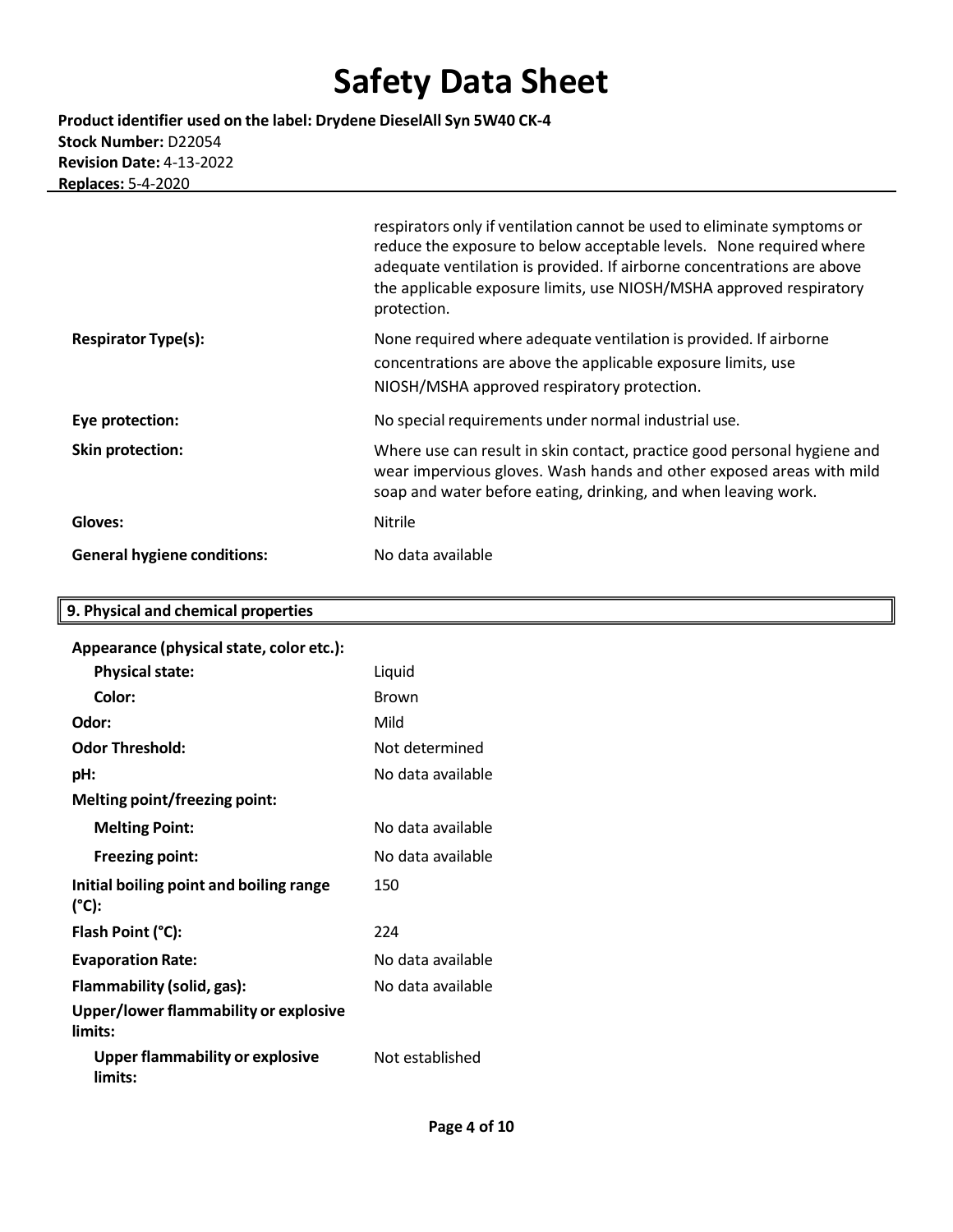**Product identifier used on the label: Drydene DieselAll Syn 5W40 CK-4 Stock Number:** D22054 **Revision Date:** 4-13-2022 **Replaces:** 5-4-2020

| Lower flammability or explosive<br>limits: | Not established   |
|--------------------------------------------|-------------------|
| Vapor pressure:                            | No data available |
| Vapor density:                             | No data available |
| <b>Relative density:</b>                   | 0.85              |
| Solubility(ies):                           | Negligible        |
| Partition coefficient: n-octanol/water:    | 3.9               |
| Auto-ignition temperature:                 | No data available |
| <b>Decomposition Temperature:</b>          | Not determined    |
| <b>Viscosity:</b>                          | 86.88 cSt @ 40°C  |
| <b>Volatile organic compound (VOC)</b>     | 0.000000          |
| content and percentage of volatiles:       |                   |

### **10. Stability and reactivity**

| <b>Reactivity:</b>                                                    |                                                                                                                                                                                                                                                    |
|-----------------------------------------------------------------------|----------------------------------------------------------------------------------------------------------------------------------------------------------------------------------------------------------------------------------------------------|
| <b>Chemical stability:</b>                                            | Stable under normal conditions.                                                                                                                                                                                                                    |
| <b>Possibility of hazardous reactions:</b>                            | None expected under standard conditions of storage.                                                                                                                                                                                                |
| Conditions to avoid (e.g., static<br>discharge, shock, or vibration): | Temperatures above the high flash point of this combustible material in<br>combination with sparks, open flames, or other sources of ignition.                                                                                                     |
| Incompatible materials:                                               | Strong oxidizing agents                                                                                                                                                                                                                            |
| <b>Hazardous decomposition products:</b>                              | Carbon monoxide, sulfur oxides, aldehydes, and other petroleum<br>decomposition products in the case of incomplete combustion. Oxides of<br>nitrogen, phosphorus, calcium, copper, magnesium, sodium, and<br>hydrogen sulfide may also be present. |

### **11. Toxicological information**

**Description of the varioustoxicological (health) effects and the available data used to identify those effects:**

| Information on the likely routes of<br>exposure (inhalation, ingestion, skin<br>and eye contact): | No data available |
|---------------------------------------------------------------------------------------------------|-------------------|
| Symptoms related to the physical,<br>chemical and toxicological<br>characteristics:               | None Known        |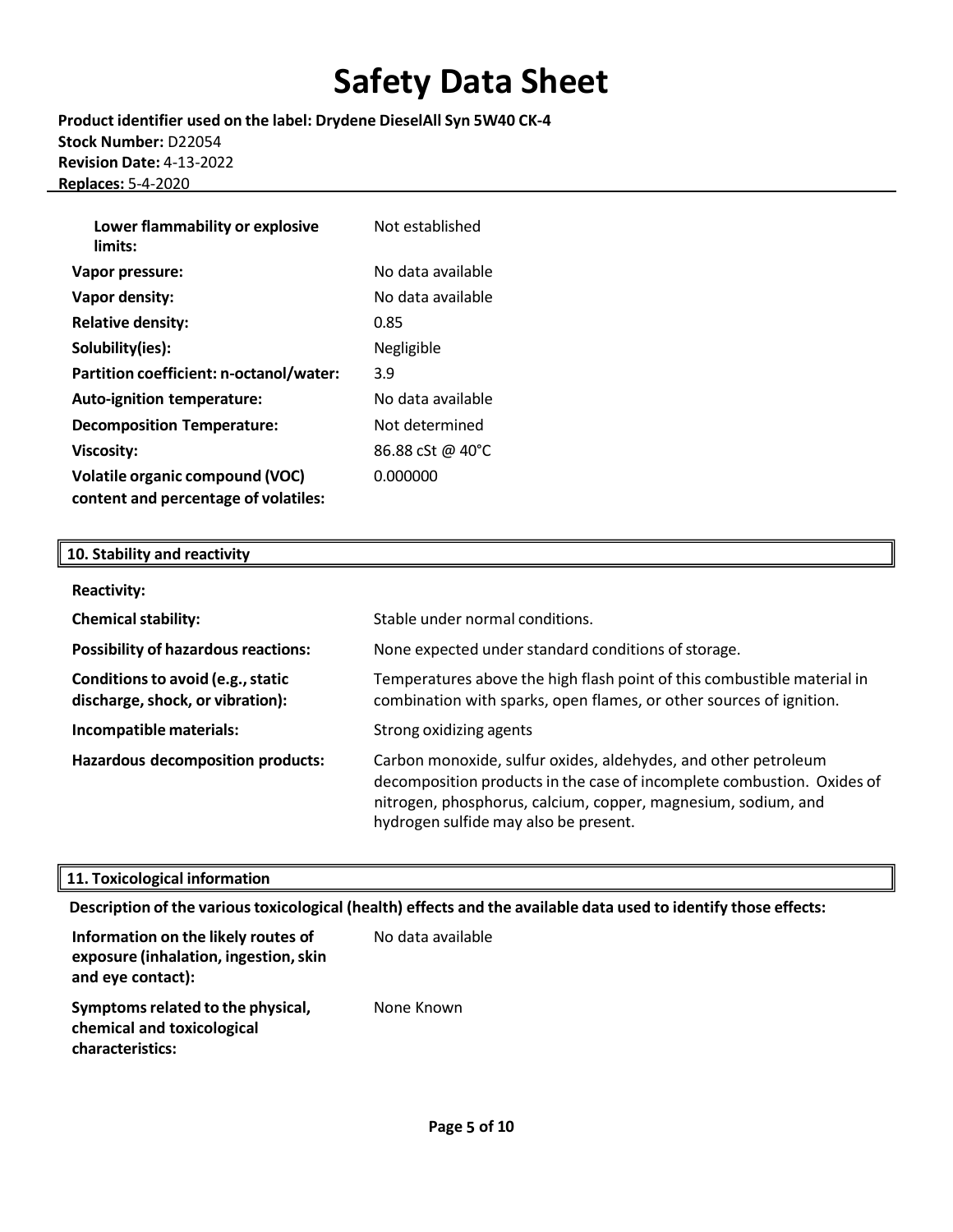**Product identifier used on the label: Drydene DieselAll Syn 5W40 CK-4 Stock Number:** D22054 **Revision Date:** 4-13-2022 **Replaces:** 5-4-2020

#### **Delayed and immediate effects and also chronic effectsfrom short- and long-term exposure:**

| <b>Ingestion Toxicity:</b>     | Although this product has a low order of acute oral toxicity, aspiration of<br>minute amounts into the lungs during ingestion or vomiting may cause<br>mild to severe pulmonary injury and possibly death. |
|--------------------------------|------------------------------------------------------------------------------------------------------------------------------------------------------------------------------------------------------------|
| <b>Skin Contact:</b>           | This material is likely to be slightly irritating to skin based on animal<br>data. Can cause minor skin irritation, defatting, and dermatitis.                                                             |
| Absorption:                    | Likely to be practically non-toxic based on animal data.                                                                                                                                                   |
| <b>Inhalation Toxicity:</b>    | No hazard in normal industrial use. Likely to be practically non-toxic<br>based on animal data.                                                                                                            |
| <b>Eye Contact:</b>            | This material is likely to be non-irritating to eyes based on animal data.                                                                                                                                 |
| Sensitization:                 | No data available                                                                                                                                                                                          |
| <b>Mutagenicity:</b>           | No data available to indicate product or any components present at<br>greater than 0.1% is mutagenic or genotoxic.                                                                                         |
| Carcinogenicity:               | Not expected to cause cancer. This product meets the IP-346 criteria of<br><3% PAH's and is not considered a carcinogen by the International<br>Agency for Research on Cancer.                             |
| <b>STOT-single exposure:</b>   | Based on available data, the classification criteria are not met.                                                                                                                                          |
| <b>STOT-repeated exposure:</b> | Based on available data, the classification criteria are not met.                                                                                                                                          |
| <b>Aspiration hazard:</b>      | Based on available data, the classification criteria are not met.                                                                                                                                          |
| <b>Other information:</b>      | No data available                                                                                                                                                                                          |

#### **Numerical measures of toxicity (such as acute toxicity estimates):**

| <b>Chemical Name</b>                                                           | LD50 Oral              | <b>LD50 Dermal</b>                 | <b>LC50 Inhalation</b>                           |
|--------------------------------------------------------------------------------|------------------------|------------------------------------|--------------------------------------------------|
| 1-Decene, homopolymer,<br>hydrogenated                                         | OLD50 Rat > 5000 mg/kg | Dermal LD50 Rabbit > 2000<br>mg/kg | Inhalation LC50 (4h) Rat ><br>$2.5 \text{ mg/L}$ |
| Lubricating oils<br>(petroleum), C20-50,<br>hydrotreated neutral oil-<br>based | OLD50 Rat > 5000 mg/kg | Dermal LD50 Rabbit > 2000<br>mg/kg | Inhalation LC50 (4h) Rat<br>$2.18$ mg/L          |

Is the hazardous chemical is listed in the National Toxicology Program (NTP) Report on Carcinogens (latest edition) or **has been found to be a potential carcinogen in the International Agency for Research on Cancer (IARC) Monographs (latest edition), or by OSHA:**

| <b>Chemical Name</b>       | <b>OSHA Carcinogen</b> | <b>IARC Carcinogen</b> | <b>NTP Carcinogen</b> |
|----------------------------|------------------------|------------------------|-----------------------|
| There are no components    |                        |                        |                       |
| that are known or reported |                        |                        |                       |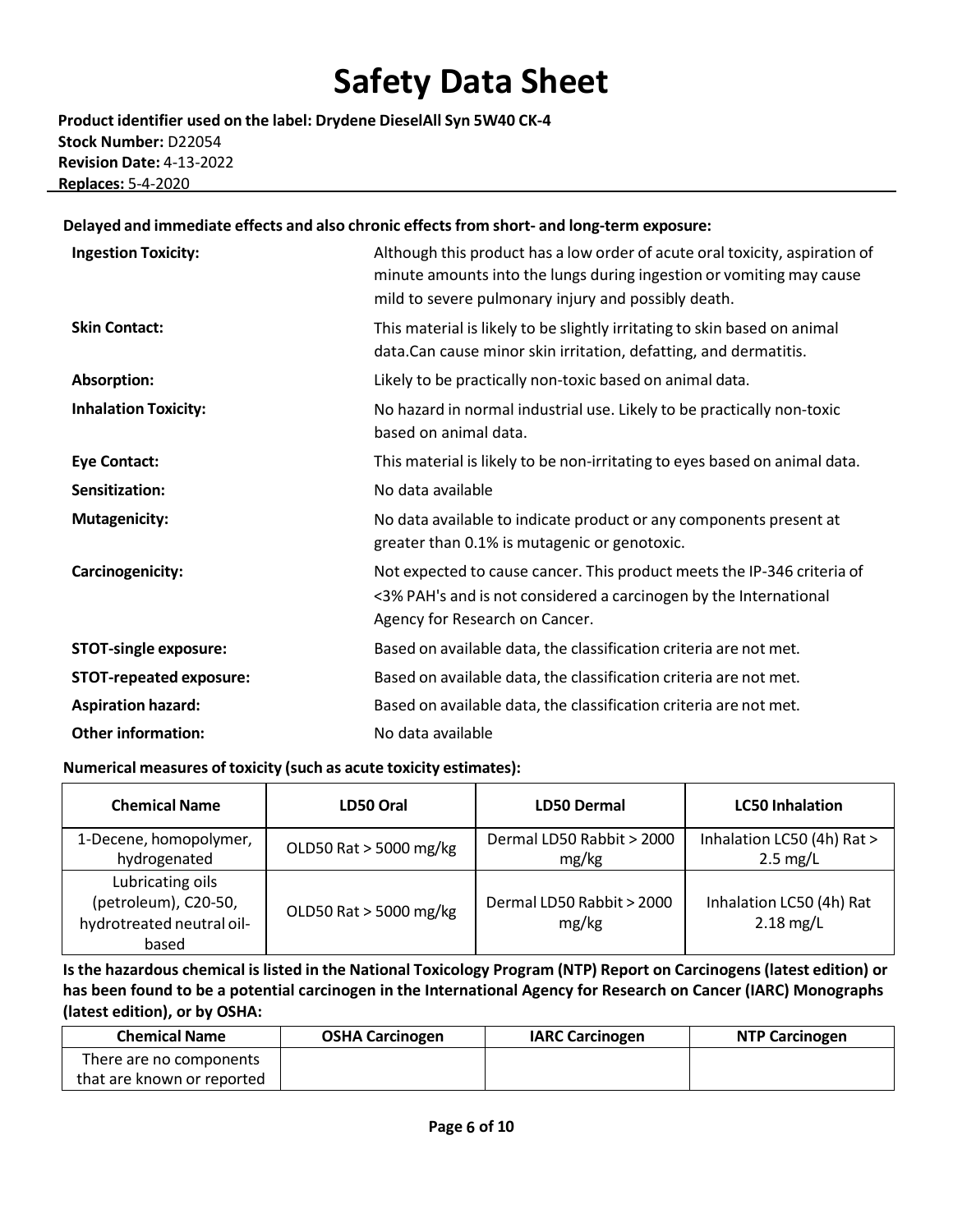$\overline{a}$ 

**Product identifier used on the label: Drydene DieselAll Syn 5W40 CK-4 Stock Number:** D22054 **Revision Date:** 4-13-2022 **Replaces:** 5-4-2020\_\_\_\_\_\_\_\_\_\_\_\_\_\_\_\_\_\_\_\_\_\_\_\_\_\_\_\_\_\_\_\_\_\_\_\_\_\_\_\_\_\_\_\_\_\_\_\_\_\_\_\_\_\_\_\_\_\_\_\_\_\_\_\_\_\_\_\_\_\_\_\_\_\_\_\_\_\_\_\_\_\_\_

to cause cancer.

#### **12. Ecological information**

**Ecotoxicity (aquatic and terrestrial, where available):**  No data available

**Ecological Toxicity Data:**

| <b>Chemical Name</b>                                                           | CAS#        | <b>Aquatic EC50</b><br><b>Crustacea</b>                                                                       | <b>Aquatic ERC50</b><br>Algae                                           | <b>Aquatic LC50 Fish</b>            |
|--------------------------------------------------------------------------------|-------------|---------------------------------------------------------------------------------------------------------------|-------------------------------------------------------------------------|-------------------------------------|
| Lubricating oils<br>(petroleum), C20-50,<br>hydrotreated neutral oil-<br>based | 72623-87-1  | $> 1000$ mg/L                                                                                                 | No data available                                                       | Aquatic LC50 (96h)<br>$> 5000$ mg/L |
| Persistence and degradability:                                                 |             | Biodegrades slowly.                                                                                           |                                                                         |                                     |
| <b>Bioaccumulative potential:</b>                                              |             | Bioconcentration may occur.                                                                                   |                                                                         |                                     |
| Mobility in soil:                                                              |             | This material is expected to have essentially no mobility in soil. It absorbs<br>strongly to most soil types. |                                                                         |                                     |
| Other adverse effects (such as<br>hazardous to the ozone layer):               |             | No data available                                                                                             |                                                                         |                                     |
| 13. Disposal considerations                                                    |             |                                                                                                               |                                                                         |                                     |
| Description of waste residues and<br>information on their safe handling and    | regulations |                                                                                                               | Spent or discarded material is non-hazardous according to environmental |                                     |

| information on their safe handling and<br>methods of disposal, including the<br>disposal of any contaminated<br>packaging: | regulations.                          |
|----------------------------------------------------------------------------------------------------------------------------|---------------------------------------|
| <b>Contaminated packaging:</b>                                                                                             | Recycle containers whenever possible. |

#### **14. Transport information**

### **Carriage of dangerous goods by road (DOT), rail or inland waterways:**

**DOT Basic Description:** Not classified as hazardous for transport (DOT, TDG, IMO/IMDG, IATA/ICAO).

**International carriage of dangerous goods by sea (IMDG/IMO):**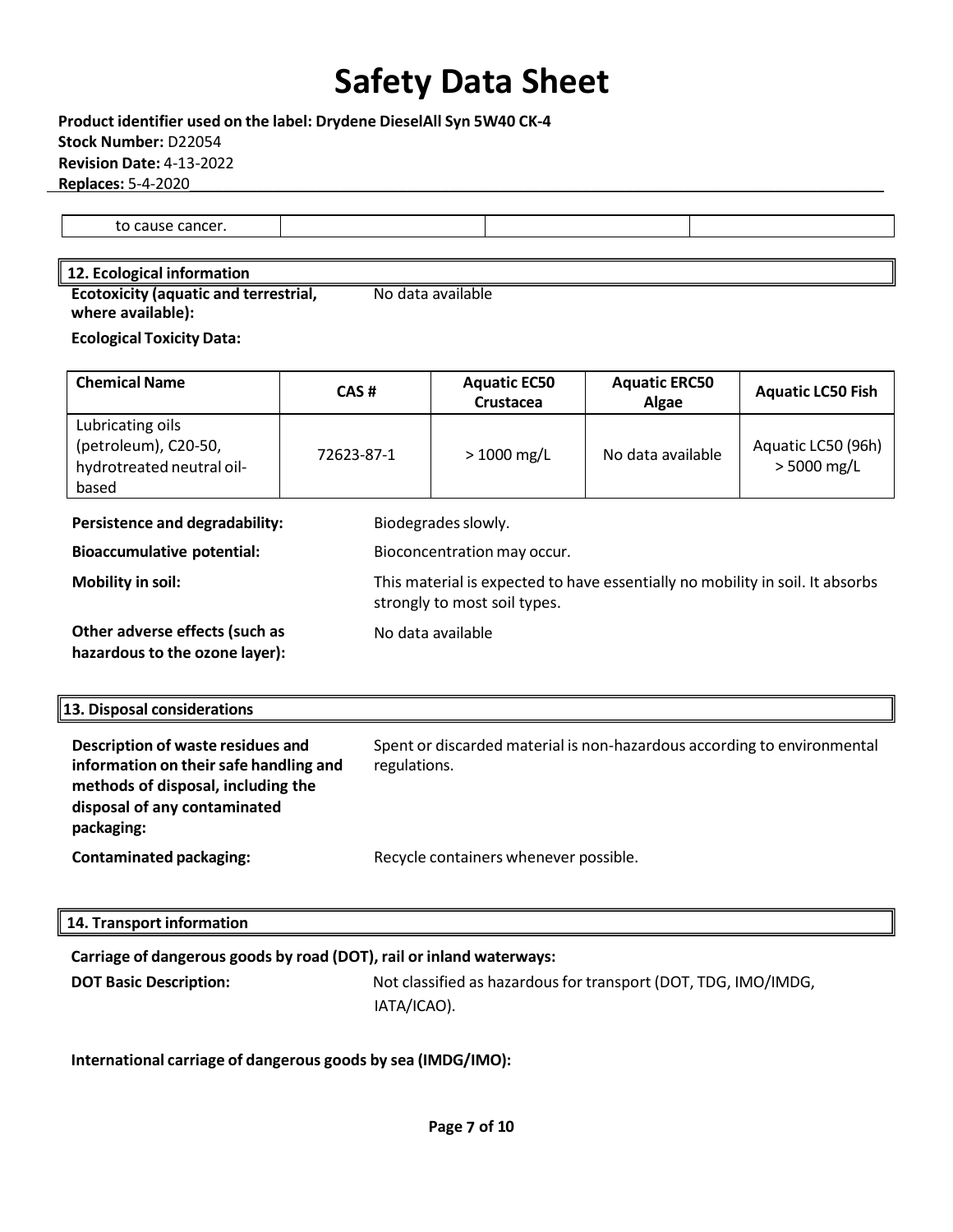**Product identifier used on the label: Drydene DieselAll Syn 5W40 CK-4 Stock Number:** D22054 **Revision Date:** 4-13-2022 **Replaces:** 5-4-2020\_\_\_\_\_\_\_\_\_\_\_\_\_\_\_\_\_\_\_\_\_\_\_\_\_\_\_\_\_\_\_\_\_\_\_\_\_\_\_\_\_\_\_\_\_\_\_\_\_\_\_\_\_\_\_\_\_\_\_\_\_\_\_\_\_\_\_\_\_\_\_\_\_\_\_\_\_\_\_\_\_\_\_

| <b>UN</b> number:                                                                                                                                                             | Not regulated by IMDG |
|-------------------------------------------------------------------------------------------------------------------------------------------------------------------------------|-----------------------|
| <b>UN Proper shipping name:</b>                                                                                                                                               | Not applicable        |
| Transport hazard class(es):                                                                                                                                                   | Not applicable        |
| Packing group, if applicable:                                                                                                                                                 | Not applicable        |
|                                                                                                                                                                               |                       |
| International carriage of dangerous goods by air (IATA):                                                                                                                      |                       |
| <b>UN number:</b>                                                                                                                                                             | Not regulated by IATA |
| <b>UN Proper shipping name:</b>                                                                                                                                               | Not applicable        |
| Transport hazard class(es):                                                                                                                                                   | Not applicable        |
| Packing group, if applicable:                                                                                                                                                 | Not applicable        |
|                                                                                                                                                                               |                       |
| <b>Environmental hazards (e.g., Marine</b><br>pollutant (Yes/No)):                                                                                                            | None.                 |
| <b>Transport in bulk (according to Annex II</b><br>of MARPOL 73/78 and the IBC Code):                                                                                         | No data available     |
| Special precautions which a user needs<br>to be aware of or needs to comply with<br>in connection with transport or<br>conveyance either within or outside<br>their premises: | No data available     |

### **15. Regulatory information**

### **Safety, health and environmental regulationsspecific for the product in question:**

**TSCA Status: All components of this material are on the US TSCA Inventory or are** and **NSCA** Inventory or are exempt.

#### **Regulated Components:**

| <b>Chemical Name</b>   | CAS#       | <b>CERCLA</b> | Sara EHS | <b>Sara 313</b> | U.S. HAP |
|------------------------|------------|---------------|----------|-----------------|----------|
| Lubricating oils       |            |               |          |                 |          |
| (petroleum), C20-50,   | 72623-87-1 | Ν             | Ν        | N               | N        |
| hydrotreated neutral   |            |               |          |                 |          |
| oil-based              |            |               |          |                 |          |
| 1-Decene,              |            |               |          |                 |          |
| homopolymer,           | 68037-01-4 | Ν             | Ν        | N               | N        |
| hydrogenated           |            |               |          |                 |          |
| Petroleum distillates, | 64742-65-0 | Ν             | Ν        | N               | N        |
| solvent dewaxed        |            |               |          |                 |          |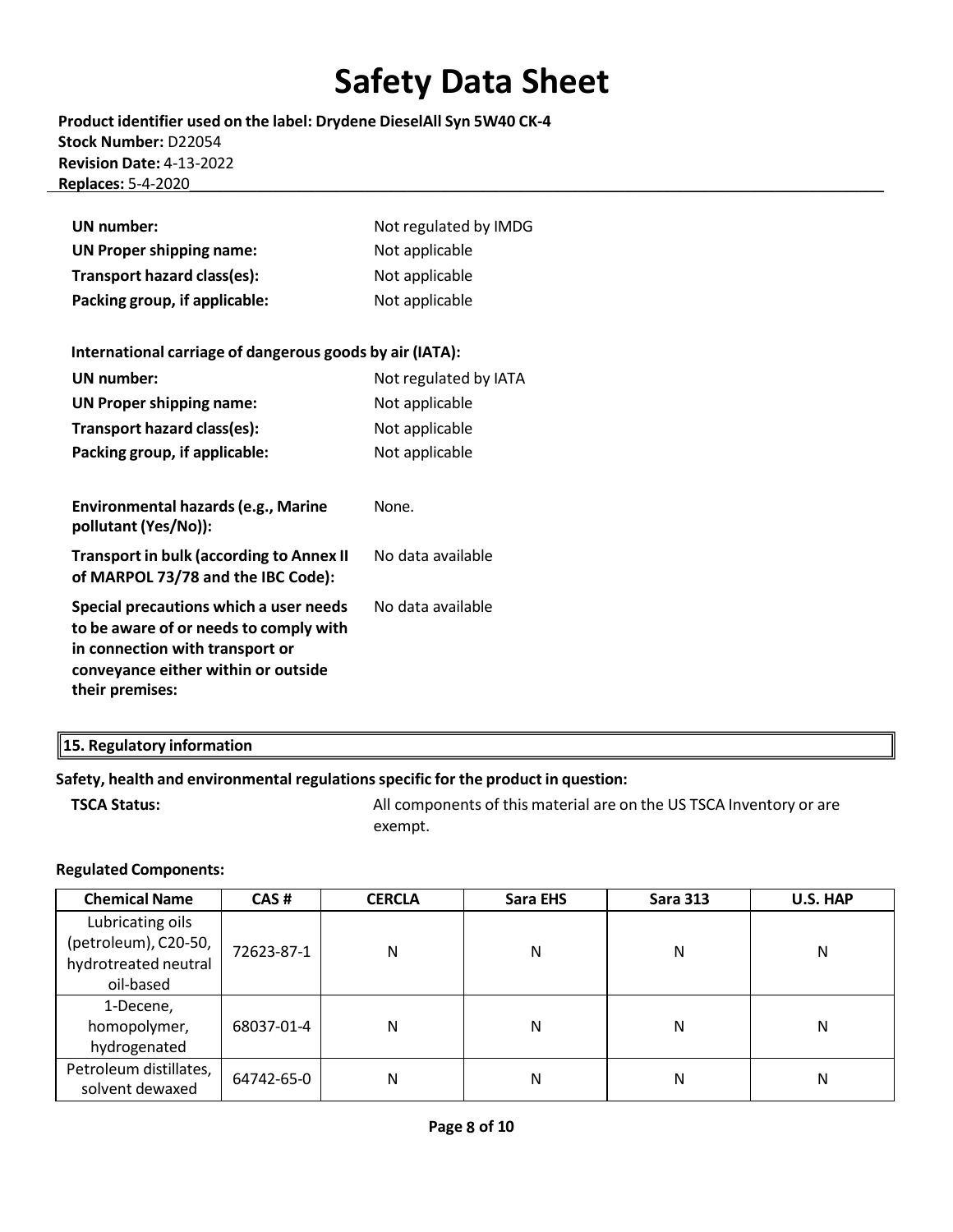**Product identifier used on the label: Drydene DieselAll Syn 5W40 CK-4 Stock Number:** D22054 **Revision Date:** 4-13-2022 **Replaces:** 5-4-2020\_\_\_\_\_\_\_\_\_\_\_\_\_\_\_\_\_\_\_\_\_\_\_\_\_\_\_\_\_\_\_\_\_\_\_\_\_\_\_\_\_\_\_\_\_\_\_\_\_\_\_\_\_\_\_\_\_\_\_\_\_\_\_\_\_\_\_\_\_\_\_\_\_\_\_\_\_\_\_\_\_\_\_

| 11<br> |  |  |  |
|--------|--|--|--|

| <b>Chemical Name</b>                                                          | CAS#       | <b>California Prop</b><br>65 - Cancer | <b>California Prop</b><br>65 - Dev. Toxicity | <b>California Prop</b><br>65 - Reprod fem | <b>California Prop</b><br>65 - Reprod male |
|-------------------------------------------------------------------------------|------------|---------------------------------------|----------------------------------------------|-------------------------------------------|--------------------------------------------|
| Lubricating oils<br>(petroleum), C20-50,<br>hydrotreated neutral<br>oil-based | 72623-87-1 | Ν                                     | N                                            | N                                         | N                                          |
| 1-Decene.<br>homopolymer,<br>hydrogenated                                     | 68037-01-4 | Ν                                     | N                                            | Ν                                         | Ν                                          |
| Petroleum distillates,<br>solvent dewaxed<br>heavy paraffinic                 | 64742-65-0 | Ν                                     | N                                            | Ν                                         | Ν                                          |

| <b>Chemical Name</b>                                          | CAS#       | <b>Massachusetts</b><br><b>RTK List</b> | <b>New Jersey</b><br><b>RTK List</b> | Pennsylvania<br><b>RTK List</b> | Rhode<br><b>Island RTK</b><br>List | <b>Minnesota</b><br><b>Hazardous</b><br><b>Substance</b><br>List |
|---------------------------------------------------------------|------------|-----------------------------------------|--------------------------------------|---------------------------------|------------------------------------|------------------------------------------------------------------|
| Lubricating oils<br>(petroleum), C20-50,                      | 72623-87-1 | N                                       | N                                    | Ν                               | N                                  | N                                                                |
| hydrotreated neutral<br>oil-based                             |            |                                         |                                      |                                 |                                    |                                                                  |
| 1-Decene,<br>homopolymer,<br>hydrogenated                     | 68037-01-4 | N                                       | N                                    | Ν                               | N                                  | N                                                                |
| Petroleum distillates,<br>solvent dewaxed<br>heavy paraffinic | 64742-65-0 | N                                       | N                                    | N                               | N                                  | N                                                                |

| 16. Other information, including date of preparation or last revision. |                                        |  |
|------------------------------------------------------------------------|----------------------------------------|--|
| <b>SDS Prepared by:</b>                                                | <b>Technical department</b>            |  |
| <b>Revision Date:</b>                                                  | 4-13-2022                              |  |
| <b>Revision Number:</b>                                                | 1.2                                    |  |
| <b>Reason for revision:</b>                                            | Address update                         |  |
| References:<br><b>Other Info:</b>                                      | No data available<br>No data available |  |
|                                                                        |                                        |  |